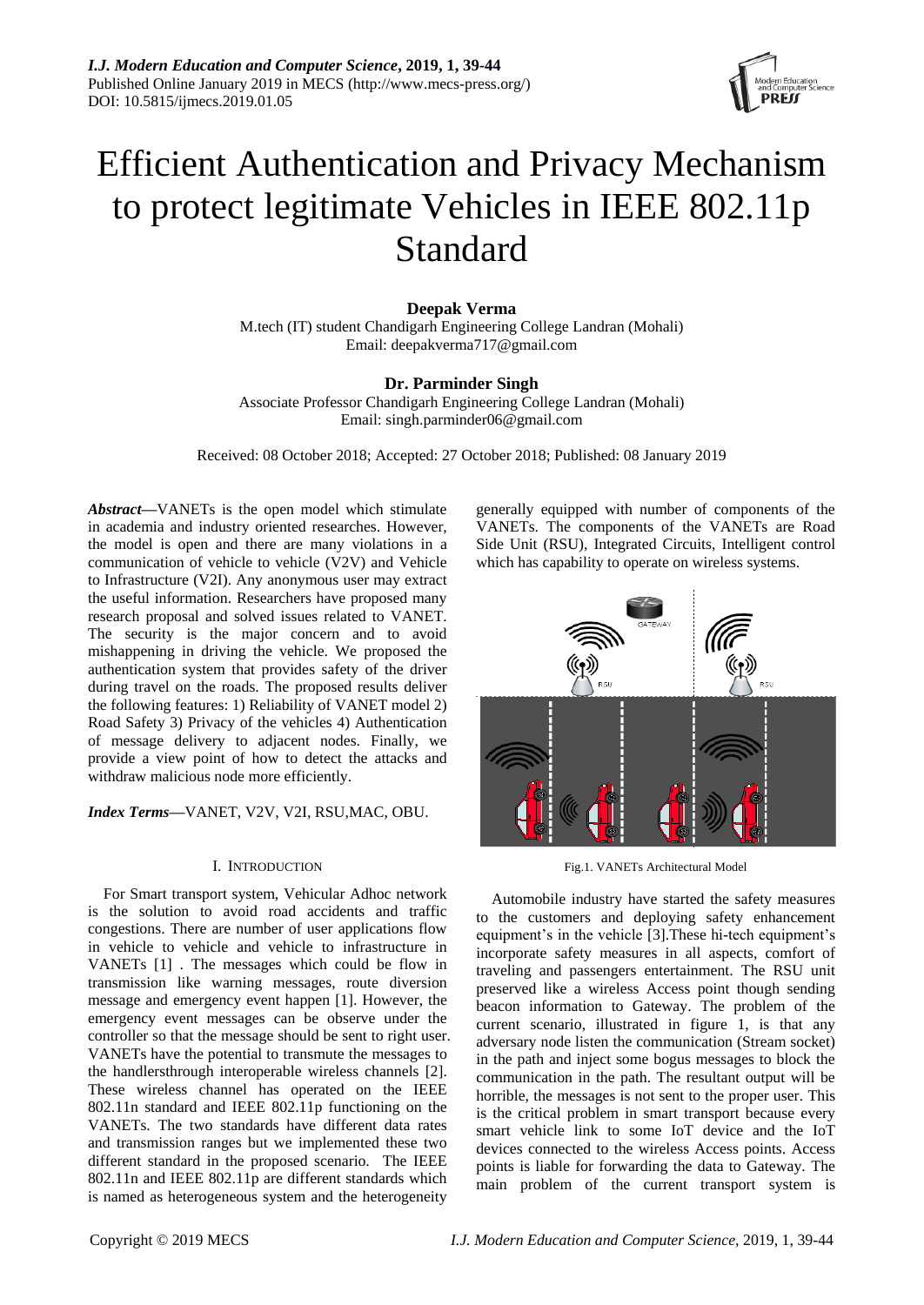Authentication. The authentication in the transport system means that every single vehiclegive all the details related for identification proof to the Access point. The Access point has designated a duty to store the MAC address of the Vehicular machine. The MAC address and other related information like protocol used, IP address, Connection time (Establishment, Connected and Terminated) will be stored on the web server. Now, the web server delivers the information to the driver of the vehicle in the form of Text. The security related problems has been solved in this paper through Authentication based mechanism. If the messages will be delivering in the excessive manner then we apply the flow control mechanism. The flow control mechanism has been referring to the RFC of Transmission control Protocol (TCP). The verification process in the smart transport system has been solved by storing the MAC address in to the Gateway of the corresponding RSU of the vehicle. To improve the verification efficiency, the RSU unit receive the new MAC address of the newly vehicle and only give accessibility to the vehicle when allowed by the Gateway.We are implementing three security mechanism system in our proposed system i.e. Authentication, Privacy and Confidentiality.

The contribution of this paper can be addressed as following manner:

1. The privacy mechanism to conduct comprehensive assessment of messages, operations and privacy to overall network.

2. The Authentication mechanism is focus on this paper for identifying the potential of message dissemination, as protection of driver's safety.

3. The flow control of the system is taken care in the paper so thatanonymous user will not send numerous messages to the driver. Brute force attack (source machine send number of messages to the destination machine) has been stopped by the proposed mechanism.

4. Employing Hypothesis model to perform mathematical operations to handle encryption and decryption tasks.

#### *A. Background of the VANET Network*

Basically, the reference model (depicted in figure 2) of the VANET has operated on the Physical Layer, Data link Layer, Network Layer, Transport Layer and Application Layer. The Application Layer responsible for User Application related services including people and business processes. The Layer collaborated with multiple applications and generate emergency events, location and velocity. Data in motion is converted into data at Network Layer. The data is suppressed for high level processing. The routing protocols has used to support different communication paradigms illustrated in Figure 3. The main goal of this communication paradigm is to provide the data to destination users. In our paper, we are using Mobile Control Transport Protocol (MCTP) is based on the same principle of Transmission control protocol. The advantage of this protocol is to handle web based applications. In paper [4] classifies the HTTP

(Hyper Text Transfer Protocol) related attacks on the port number 80. The behavior of attack is different from one another, therefore, each attack to be identified through MCTP. The performance of the network is also measured through Training set of data, is collected from Network Simulator (NS-2). The TCP protocol is the superset of HTTP protocol so to identify the attack on the transport layer is easily identified.

| IEEE 1609.1 WAVE Resource Manager               |      | <b>IEEE 1609.2 WAVE</b><br><b>Security Services for</b><br>Applications and<br>Management Messages<br><b>IEEE 1609.4 WAVE</b><br>(Multichannel Operations) |
|-------------------------------------------------|------|------------------------------------------------------------------------------------------------------------------------------------------------------------|
| MIB<br><b>IEEE 1609 3 WAVE Network Services</b> |      |                                                                                                                                                            |
| WAVE Management Entry                           | MLME | IEEE 802.11p WAVE MAC                                                                                                                                      |
|                                                 | PLME | IEEE 802.11p WAVE PHY                                                                                                                                      |

Fig.2.VANETs Reference Model[5]

Vehicle to vehicle transmission definitely end at Physical layer. The bits are usually transmitted through Radio and Infrared waves. Both these waves are suitable line of sight communication. In our experimental model, we assume that a radio channel for transmitting vehicle A to receiving node B is established if and only if the power of the radio signal at Road Side Unit C is above a threshold. Suppose if the power is suitable and reasonably good communication among the nodes then we fix the threshold value P (A, B) and this power P could be fixed in throughout the network. Dedicated Short-Range Communication (DSRC) system in VANET is a short to medium range communication that operated at 5.9 GHz band. DSRC system supports vehicle speed up to 200 km/h and this vehicular speed hold the transmission range up to 300 meter. This transmission range extended up to 1000meter and the default rate is 6Mbps. IEEE 802.11p based on earlier standard of IEEE 802.11which is a wireless standard and gives a speed up to 2Mbps. IEEE 802.11p controlled the MAC layer and focus is to reduce the collision.

The rest of this paper is organized as follows. In section II, Related work on VANET Security and misbehaving the Vehicles is reviewed. Section III, We describe the research problems in detail. In section IV give the description of the proposed framework. Section V will be finding the performance of the proposed system and compare with existing system. Finally, in Section VI, summarized the paper.

## II. RELATED WORK

Several Security models has suggested in VANETs as well as trust models of AdHoc Networks.Privacy and Authentication is the main priorityof the AdHoc System.Many researchers contribute on this modelto prioritize the security in between V2V and V2I Model[2][3].The proposed authentication system [6] is based on cryptographic protocol that issued the challenge to the Vehicular nodes who being communicate in the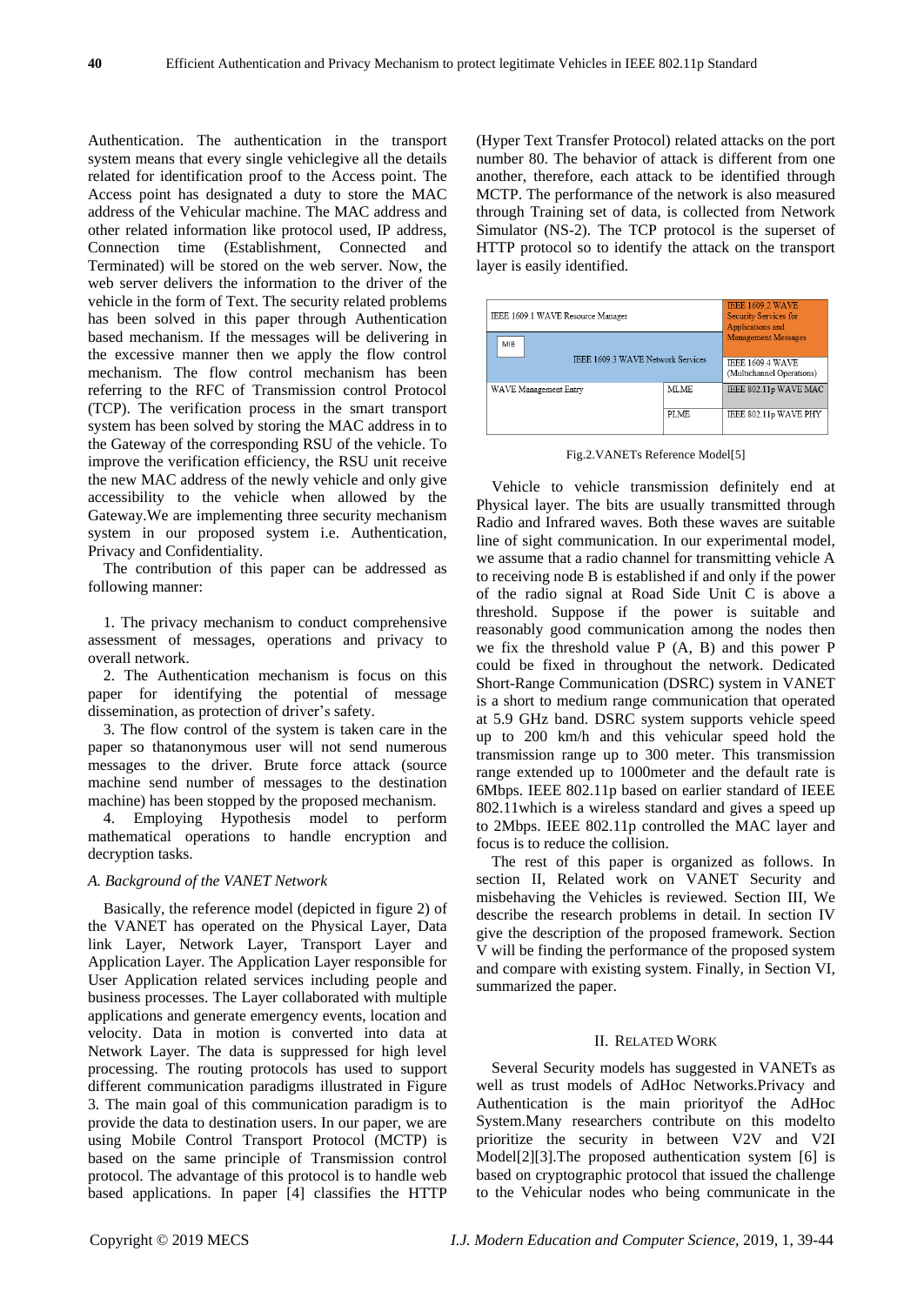AdHoc networks. Before the verification process has completed by the main node, the private and public key provides confidentiality. The set of public keys and private keys has stored on the undirected graph  $G = (V, E)$ . Another proposal proposed by the Authors [7] that explain the performance degradation of the system during lack of security. The Authors employ the Ant Colony Optimization techniques to compute the feasibility of the routes in Vehicular AdHoc Networks. Each vehicle shows a unique identity  $C_v$  over the network and the certificate CA issued to the trusted vehicles. The public key of the CA as generate the hash value of the agreeing data. The vehicles could not disclose their location to strange vehicles before the proposed system deploy on the Base Station. Another possibility of the attack is the Open Air Communication [8], therefore, Security and the privacy are the main concern of Vehicular Model. The First Step of the proposed System to identify information like home address and Identification number. After the First Step, the next process is to assign the private and public key pairs along with vehicle certification. The whole process handle by the Road Side Unit (RSU) which helps to authenticatethe integrity of the message. Authors [9] describes the project that integrate smartphone and IEEE 802.11p standard. The novel idea of this paper has provide Smart Drive facility to the customers. The onboard unit has placed inside the vehicle and communicate to RSU unit which is deploy on the road intersections. The number of problems faced by the customers are traffic collision, and road safety. These problems are avoided by the proposed VANET based system that can provide a reporting facility. The SMaRTDRIVE application can report about the road accidents, traffic Jam and hazards. The new system [10] based on trust based management system incorporates to enhance the security level of the Vehicular AdHoc Networks. The proposed schema has cut down the false warning messages to the cluster founded vehicular networks. Operated frequency is 5.9 GHz that covers the distance up to 1 Kilometer. The application designed for this model is to grow the communication of Vehicle to Vehicle (V2V) and Vehicle to Infrastructure (V2I).Authors [11] believed that information only exchanged through onboard units and each vehicles on the network is requested mode. The aim of the paper is to provide better services over the Internet. It was figure out that authentication based communication only conceivable through session keys. These session keys overwhelmed the security issues during establishment of the connection between OBU and RSU. The session key based approach implemented Elliptic Curve Cryptography (ECC) and these are distributed among the scenario via message broadcast. Another new concept [12]was came to light is Internet of Vehicles (IoV).This concept used the data set of 2.3 million injuries and conclude that it was occurred due to lack of road conditions and traffic congestion. Every vehicle had contact to the internet and we need a security of the network. It is possible to protect the network of such data manipulation attacks. The source node sends the hash

value information to the receiving node. Receiving machines runs the same algorithm against the hash value of the source node. If the value does not matches then vehicle tear down the connection. The objective of the paper [13] is to completely avoid the Denial of Service (DoS) attacks. These type of attacks addressed by the proposed multi-layered game theory framework and volume of traffic has minimized by modeling the interaction of IDS based System. Firstly, the author made clustering based algorithm that enhanced the performance of the clustering. The prioritized packet who have communicate earlier give the advantage to communicate during data routing. Secondly, Game theory based network identify the attack signatures through IDS System.

## III. RESEARCH PROBLEMS

**Kang et al., 2016** created a new Intrusion Detection Based System which is authenticate the message in vehicular networks. The whole system has worked on batch verification mechanism which ensure the confidentiality of the system. The recovery of lost messages were also explained in the message authentication based system. The proposed system models were contains three parts such as trusted center, roadside unit and onboard unit. These parts associated in running vehicle and care about accident scenario[1]. The probem of the system is to depend on the speed capabilities but we observe some frequency mismatch in the model so we can carry on the work in our proposed model.

**Hasrouny et al., 2017** has focused on various threats that havepenetrate the vehicular system and these threats is the matter of the concern. Some of threats posting the scripts on the wireless interface and track the messages. This type of attack reflects the Denial of Service (DoS) type attack that trying to make services unavailable to the driver. This attacks is very dangerous in the safety point of view. Other related wireless interface attacks are Sybil attack, Man In The Middle (MIM) attack, Brute Force attack and Black Hole Attack. Another type of attack that potentially happened on the Device Firmware and Software System of the vehicle. Message Alteration and Broadcast Tampering are possibilities of this Threat. Public Key Infrastructure (PKI) is the option to defend these types of attack[14] but given model not detected under any technology.

The following issues **(Subba, Biswas and Karmakar, 2018)** of the IDS System has considered in the system that to adopt clustering algorithm for dynamic network topology. The topology may cause higher delays due to broadcast storm at high density rates of the vehicle. There were two lists maintained for detection of attacks, Malicious List and another is suspicious list[13].

**Sattar et al., 2018** assumed that broadcast scheme is the one factor to dominate the reliability of the network. If multi-hop VANET and end to end communication possible on the experimental testbeds then it improves the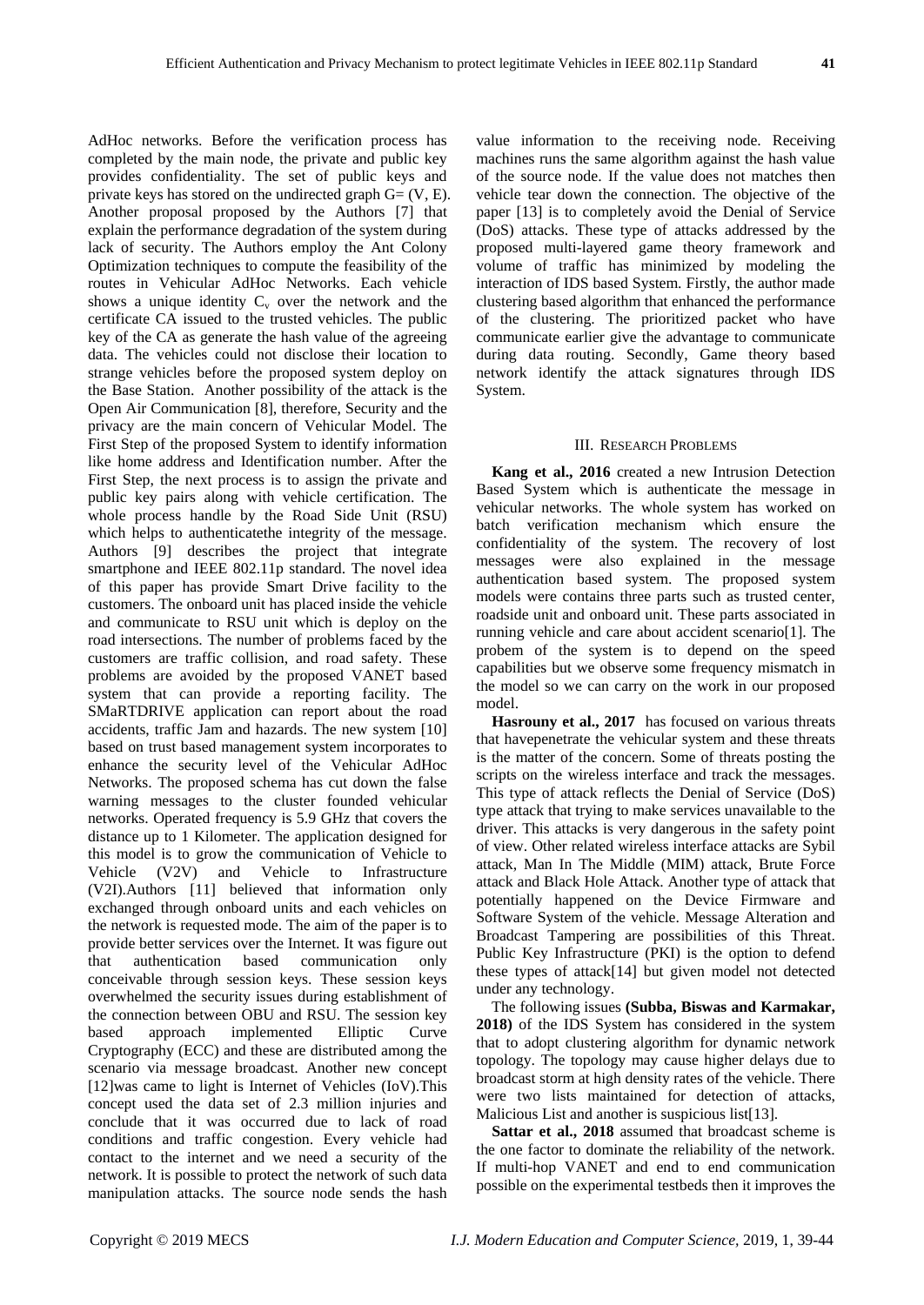performance of the network. The communication possible at Network Layer and theoretical results examined through simulations. CSMA/CA protocol enters in the back off mode that find the state of the channel<sup>[15]</sup>.

**Li et al., 2018** suggested the feasible solutions of vehicle safety. Thus, the researchers launch the attack through Controlled Area Network (CAN) bus. It shows that how the attacker exploit the vehicle and gain access via wi-fi. Brute force attack and key fob algorithms may crack the password. Another possible attack is firmware attack that is possible through CAN protocol. Suggested technique are cryptographic and IDS based system hat obtain the type of attack and mitigate those attacks[16]. These attacks generally very time consuming and result are not optimistic.

IV. PROPOSED FRAMEWORK

The conventional method has not solve the Authentication process because if the Asymmetric Algorithm is used on the system then the whole network is very complex to maintain the two-key process. The two key process need more speed and required large data space to maintain the data. The following assumptions has been used in this paper to implement theoretical model and this model will implemented through Network Simulator.

#### **Case 1: (Cluster equivalence)**

Let's assume there is N network which belong to three different clusters cl,  $\varphi$  and  $\varphi$ .

$$
d(\dots - x3, -x2, -x1, x0, x1, x2, x3\dots)
$$
 (1)

$$
\zeta^{2}(\dots, -y3, -y2, -y1, y0, y1, y2, y3\dots) \tag{2}
$$

$$
\mathcal{G}(\dots, -z3, -z2, -z1, z0, z1, z2, z3, \dots)
$$
 (3)



Fig.3. Flowchart of Challenge Assumption

Suppose there are different variables which belong to the clusters and these are equipped with one group  $G_1$ . Similarly, efficient computable of IEEE 802.11p,  $\mathbf{G}_1 \in$ integer values. The output of the parameter depends on modulus operation. The definition of the modulus operator is [15]:

Let a,  $\overline{\tau}$ , m  $\varepsilon$  Z and m>0 {that means the value of modulus is always positive integer}

We write,

we write,  

$$
a \equiv \check{\mathsf{T}} \mod m
$$
 {the value of a is equivalent to  $\check{\mathsf{T}}$ }

If *m* divides 
$$
(a - \check{T})
$$
 then If *m* divides  $(a - \overline{T})$  then

$$
m|(a-\check{\mathsf{T}}) \tag{4}
$$

#### **Case 2: Cluster to Cluster Communication**

Suppose the different set of clusters want to communicate to each other and we are applying the equation (1). This equation apply only when the authenticity provided by the cluster head of each cluster (Ç1 X Ç2).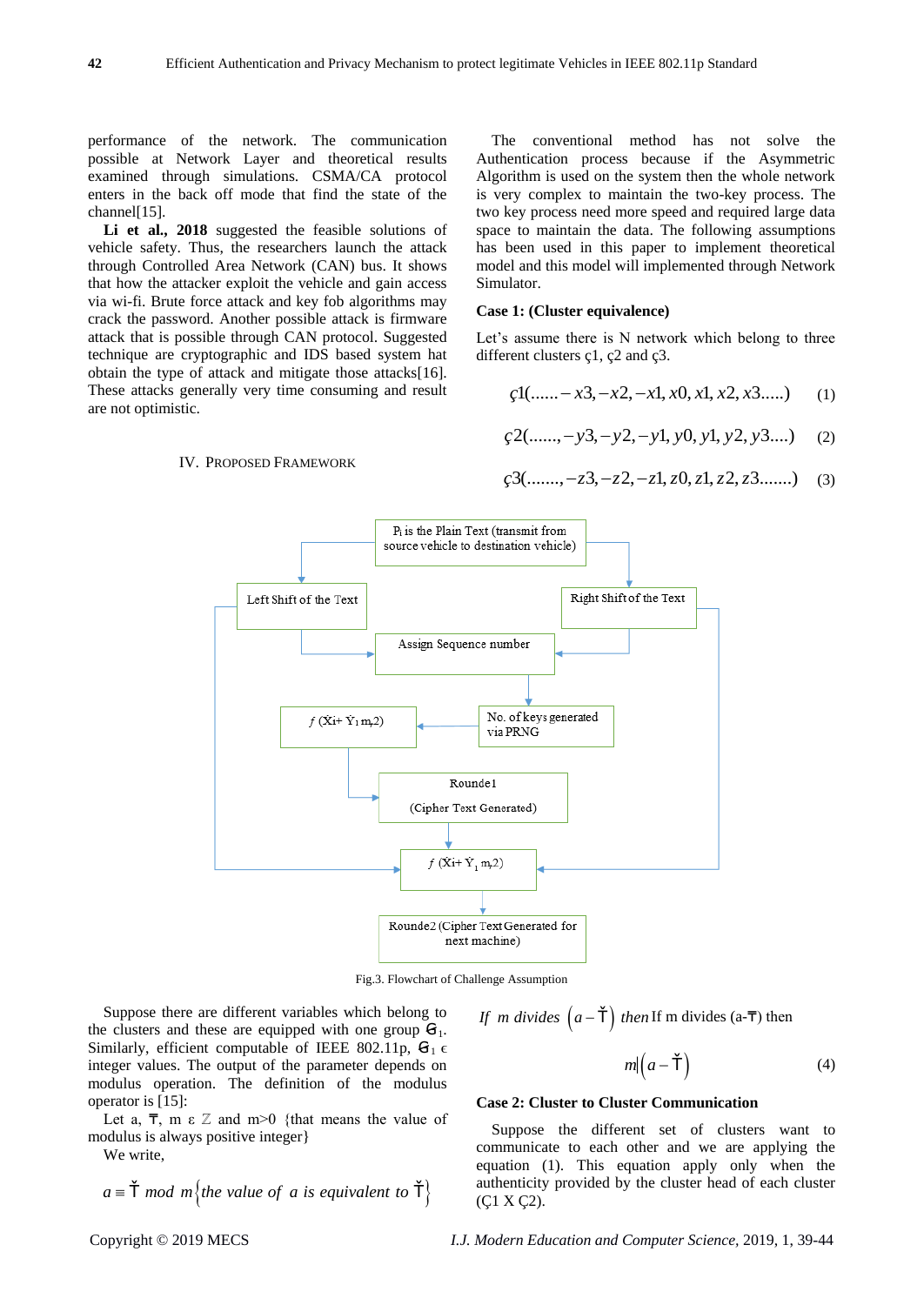$$
A = \left\{ \mathbf{x}_0, \mathbf{y}_0 \right\} \tag{5}
$$

The new group A get the value of two groups of cluster i.e. **x0, y0.**

**Now, if we apply the equation 4,**

$$
m| \left( a - \breve{\mathbf{T}} \right) \text{ then,}
$$
\n
$$
a = \mathbf{x}_0, \breve{\mathbf{T}} = \mathbf{y}_0
$$
\n
$$
m| \left( \mathbf{x}_0 - \mathbf{y}_0 \right)
$$
\n(6)

Above Assumptions, It was cleared that the cluster behave equivalent only when the modulus is same and the output value of the A is zero.

#### V. RESULTS AND DISCUSSION

In the VANET model there are more than one cluster in the network and connected in Ç1, Ç2 and Ç3 groups.Each cluster group connected to different path and vehicle travelthrough multi-paths. An important observation has beenillustrating in figure 4 which gives the throughput of the network.In particular, our network it is very difficult to analyse the value of the throughput because the paths are disjoint and nodes are moving with speed at 20Km/h.In meantime, the proposed model also provides authentication of the system. The maximum throughput in our result is 80 Mbps which is higher than existing approaches [17]and it is assumed that the ratio of the packet loss is minimum our case becausethroughput is directly proposional to the PDR.



Fig.4. Throughput comparison of Proposed and Existing work

Figure 5 illustrates the PDR versus different size of the network. In the existing work[15], the PDR is less due to interference but the proposed model provides higher throughput and the value of PDR also improved. The network size expanded exponentially and therefore, the PDR value never decreases because the process of the proposed model is light weighted and flexible to the VANET environment.



Fig.5. PDR vs. Network Size comparison of Proposed and Existing work